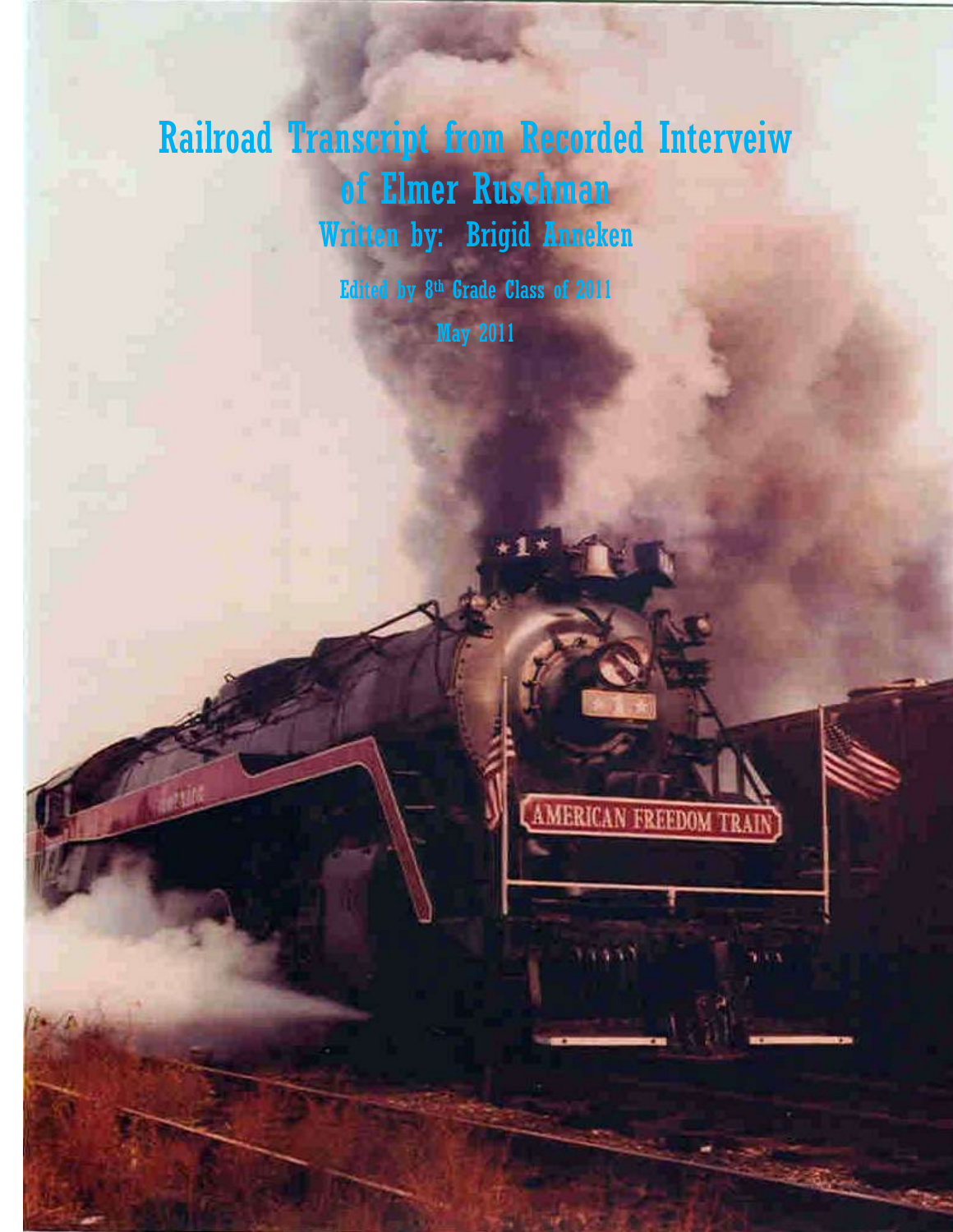Railroad transcript from recorded interview of Elmer Ruschman by Brigid Anneken March 7, 2011

Elmer held a railroad clerk



position at Steven's Yard which is now Lafarge in Silver Grove, KY.

One of his duties was "call boy". When a man was



called for a job of switchman, engineer etc. the call boy would go to the person's home to tell him when to show up for work.

Early on, as a call boy, Miss Mathais told me "Do your work right, you will have a job for the rest of your life", she was right. Shortly after WWll, Elmer took a job at Steven's Yard to meet the early passenger trains to take

delivery of the mail for the train's station. When Elmer worked  $3<sup>rd</sup>$  shift with his lantern, he walked the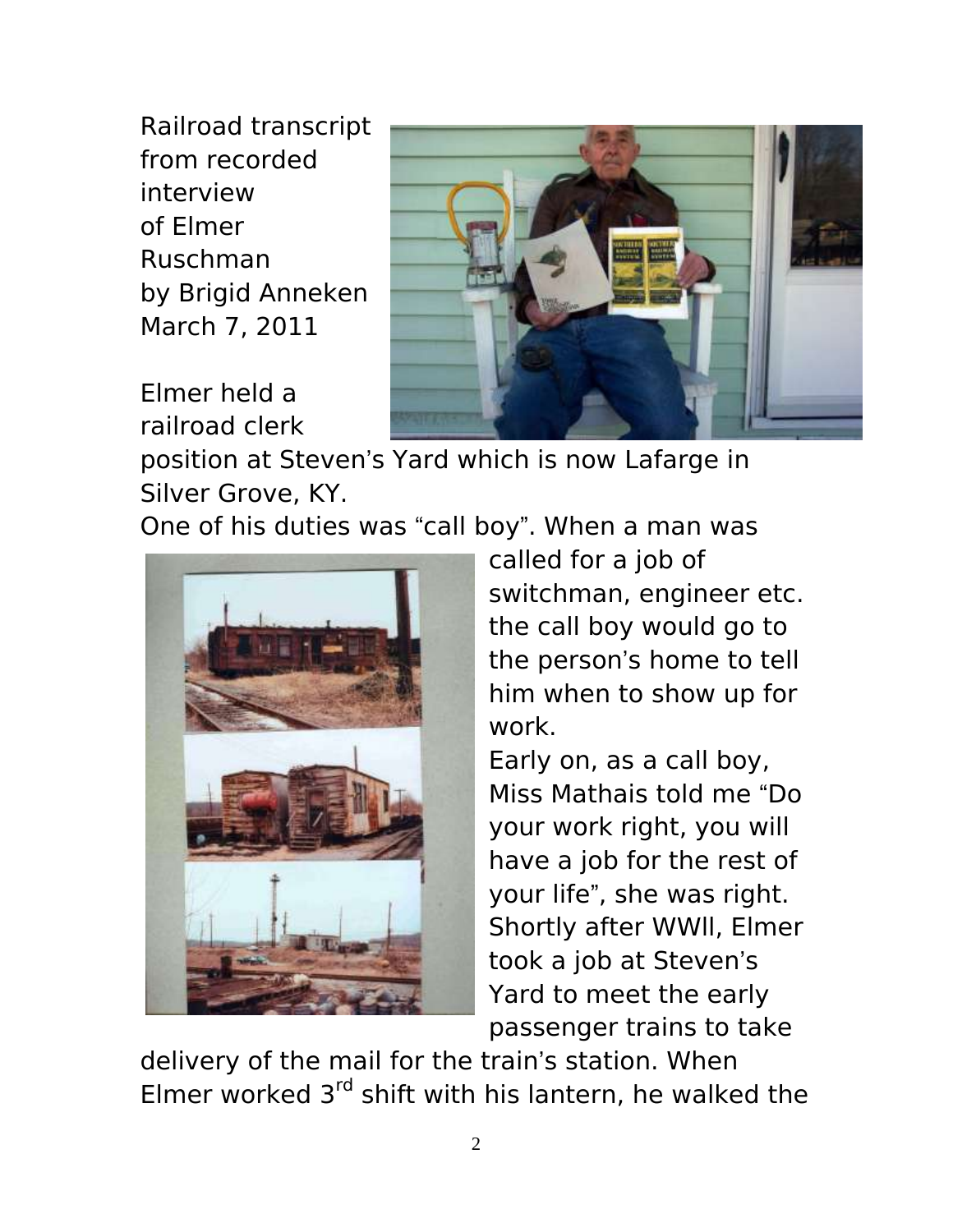

freight yards checking cars that sat in the various locations for coal, lumber etc. Then he would go back to the East End Shanty to document what he had confirmed

about the line of cars.

Elmer has seen a lot of coal pass through, that was

transported in Hopper cars, Box cars carried lumber, Flat cars carried farm machinery and Gondola cars carried pipes.



Elmer was talking to an employee that asked him about the problem that had to go through an

investigational committee concerning a loaded car that was documented empty, so it sat there for days. Elmer documented it loaded but somehow it was considered empty



so everyone but Elmer had to go to the meeting.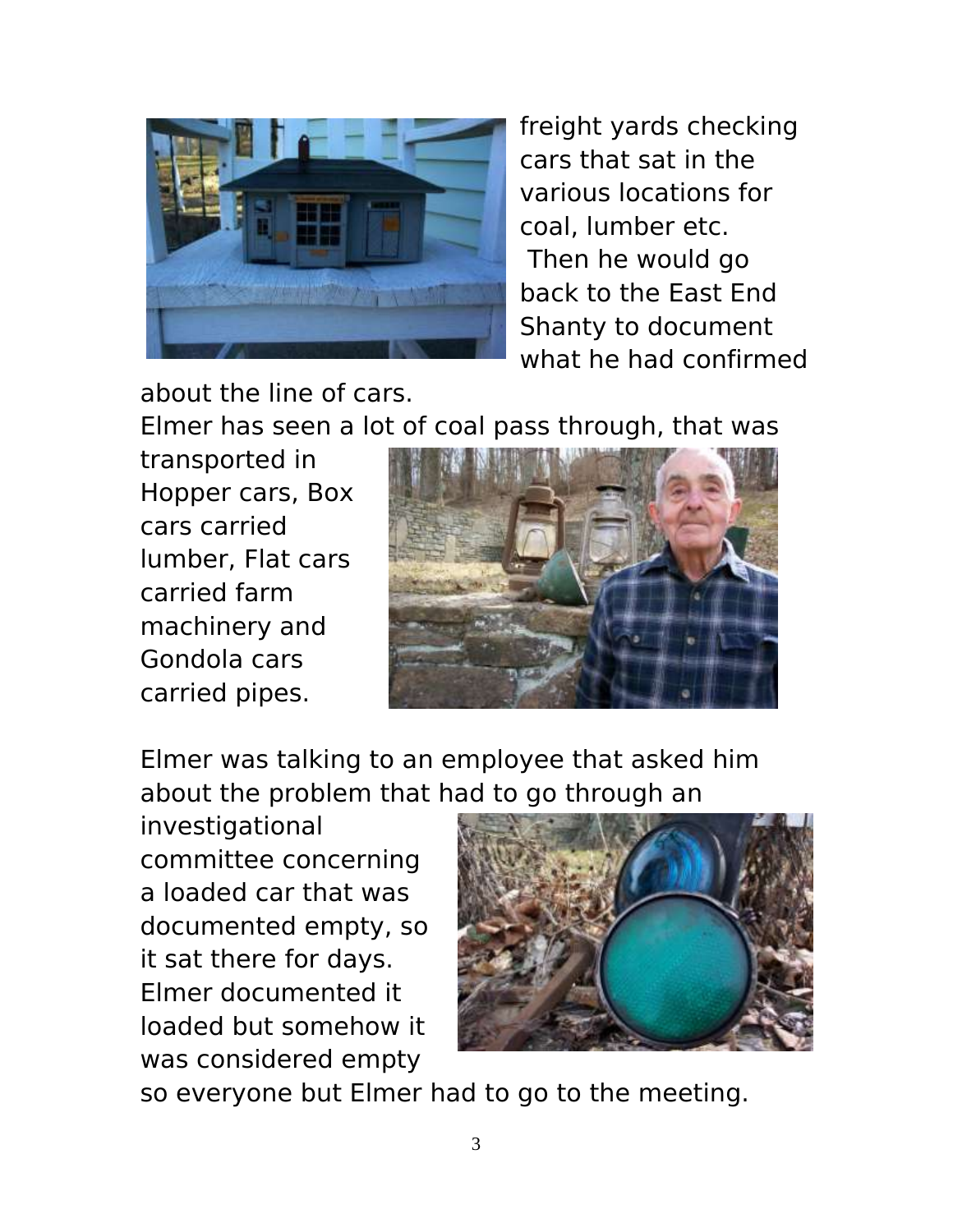On one of my family train trips to Montana: As we



passed many stations, our train kept getting later and later. It stopped in Great Falls and I asked the conductor if he was going to stay with the regular time or leave early? He said he would not

leave early. Mary and I got off and went to tour the town, walking the streets we had walked when I was based there. At Eighth Street I told Mary we should turn around but she wanted to go a little further. Shortly, I heard the whistle blow, so we ran back as fast as we could. We watched the last car pass us by. We ran inside the station to ask if they could stop the train. But it was a few minutes too late. We looked around and saw a taxi cab at the station. We got in the cab and followed the train seeing it come and go through the trees. We didn't know if we could catch up with it. We had been riding in the taxi for almost an hour then stopped. The driver wanted \$20. I asked the driver to "wait here" and in a short time I heard the whistle blow and stood at the station, took off my coat and flagged down the train. The conductor asked us where we were going, I said to my room and I won't be getting off the train again! The conductor remembered me and said "Are you going to turn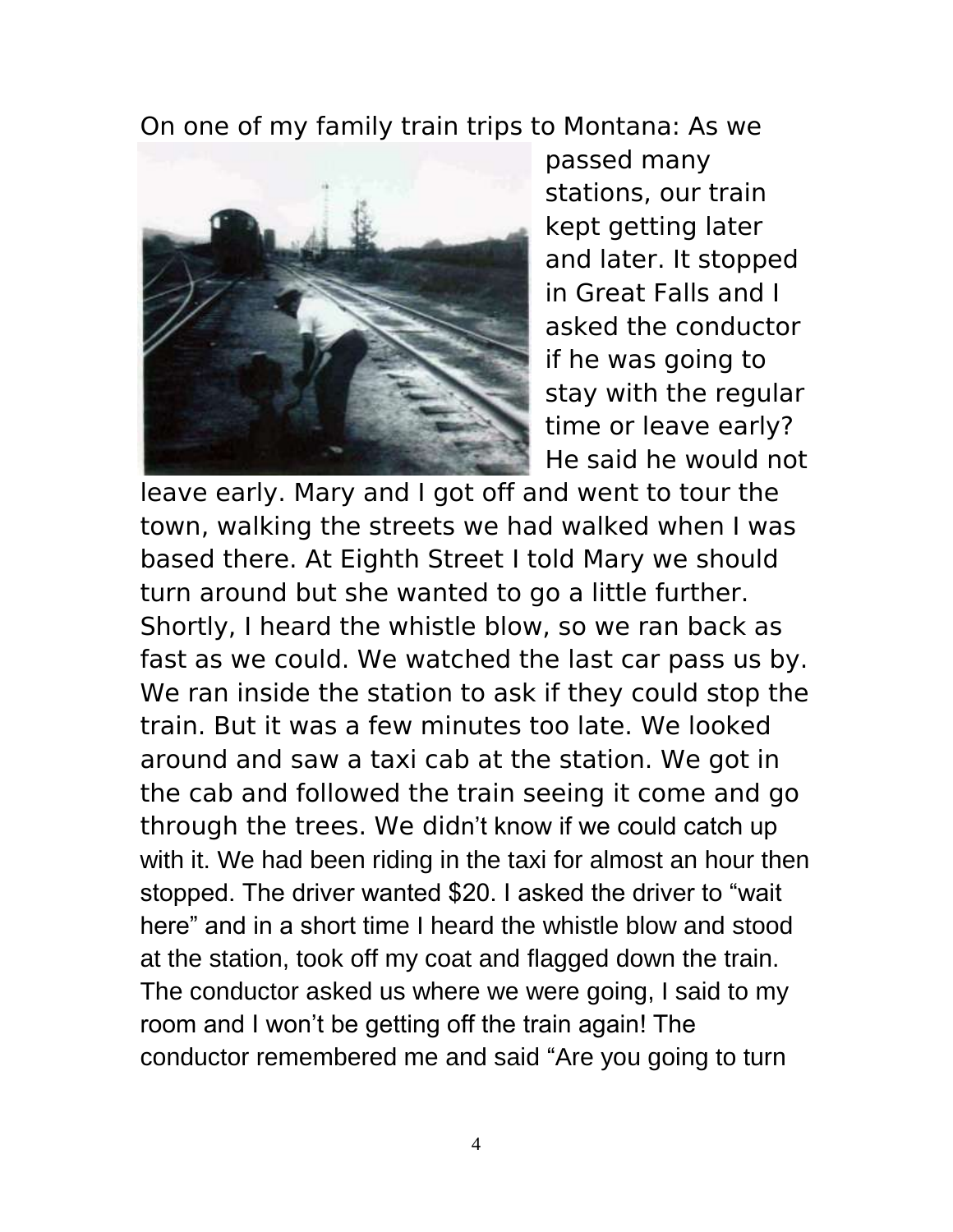me in for leaving the station early"? I said no, to report it would have gotten him in trouble.

Steven's Yard was a Hump Yard. This meant there was a hill or hump where the trains were sorted, going down the hill by gravity to the outbound train position. At the crest of the hill was the tower where the yard master supervised from.

At the bottom of the hill, the Switch Tender would



maneuver the car into position, for an east or west bound destination. This is making up a train. Retarders or Squeezers were built into the track. They were used to slow

cars to a safe speed to couple cars together. This was a noisy process. This was a yard man's job but

when it became automated, a switcher worker's job was lost. Chesapeake and Ohio trains from Cincinnati were frequent, mostly what he got, trains going eastbound.

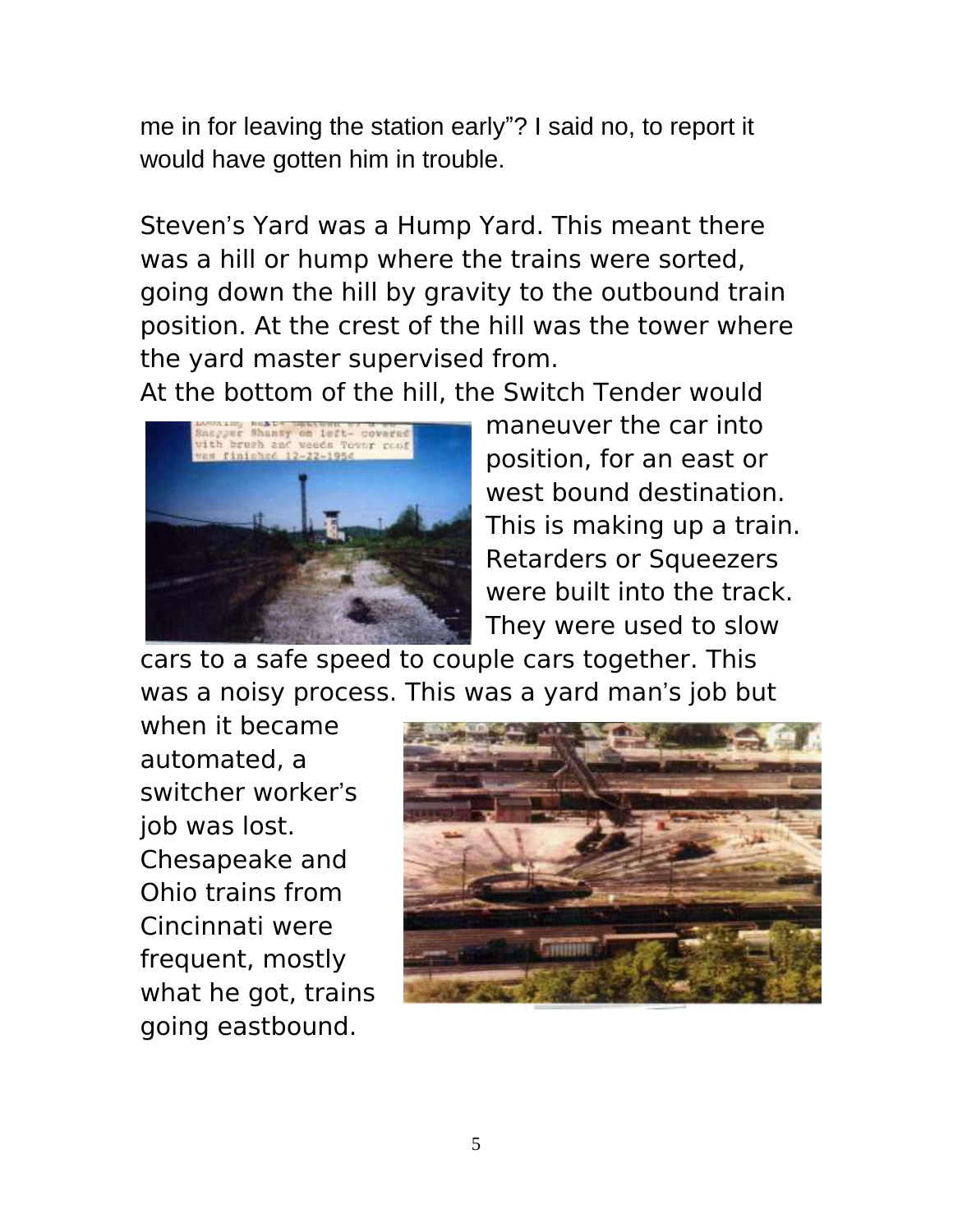Round Houses were enclosed buildings with track that could turn the Steam Engine around to travel back in the opposite direction.



Each railroad had a round house which served diesel engines as well. There is a converted round house in Covington that is now the Duro Bag Factory. The track made it easier to turn, push and used switches to stabilize an engine. The maintenance of engines and cars sometimes required positioning oneself underneath; there were cement trenches under tracks that allowed space for this.

Steam engines sometimes needed Pusher locomotives to help them up the grades. Depending on the amount of the load, extra engines may be connected to provide more traction. When you see more than one engine with some going in the opposite direction, the lead engine may need extra electricity or the reversed engine will be used for a return trip going in the opposite direction, which saves time.

In the older days the caboose was used for an employee to watch the condition of the train from the rear. He would be watching for stressed wheels, hot boxes etc. to keep them safe from fire. Then the Diesel engine came into existence.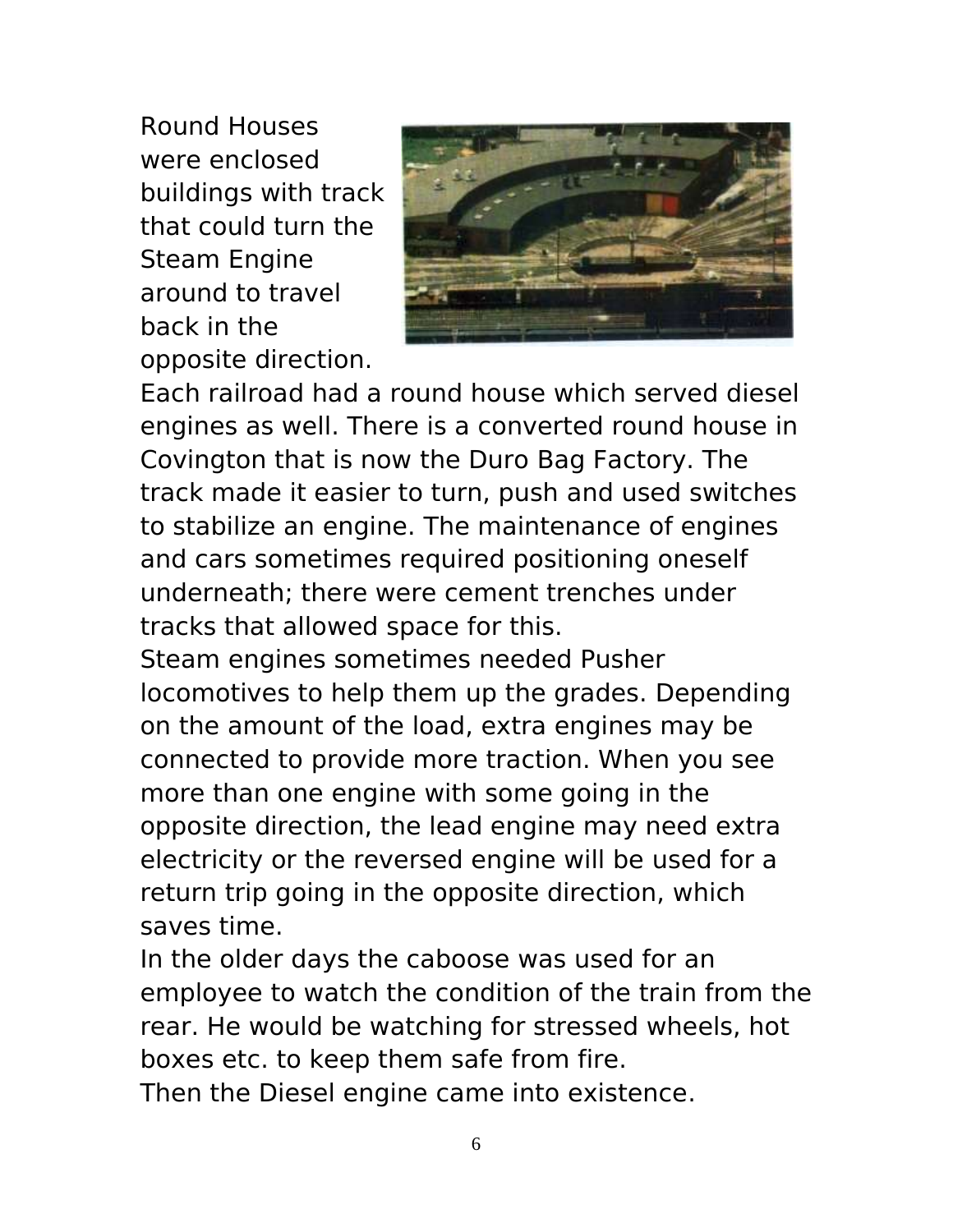Elmer's father Pete was in the Car Department and his brother Ed was a conductor for the railroad.

As a result of various mergers in the NKY region, the Southern Railway became a leaseholder of the C&O rail.



At one time there were two railways at the Newport Depot, the Chesapeake and Ohio (C&O) and also the Louisville and Nashville (L&N).

The passenger trains were part of the Chessie System. The Chessie Era was a partnership between the C&O,

Baltimore and Ohio and the Western Maryland.

The C&O mascot for the passenger train was that Sleeping Kitten called the Chessie.



In 1980, the CSX was the result of a merger between the Chessie & Seaboard Train Systems. The "X"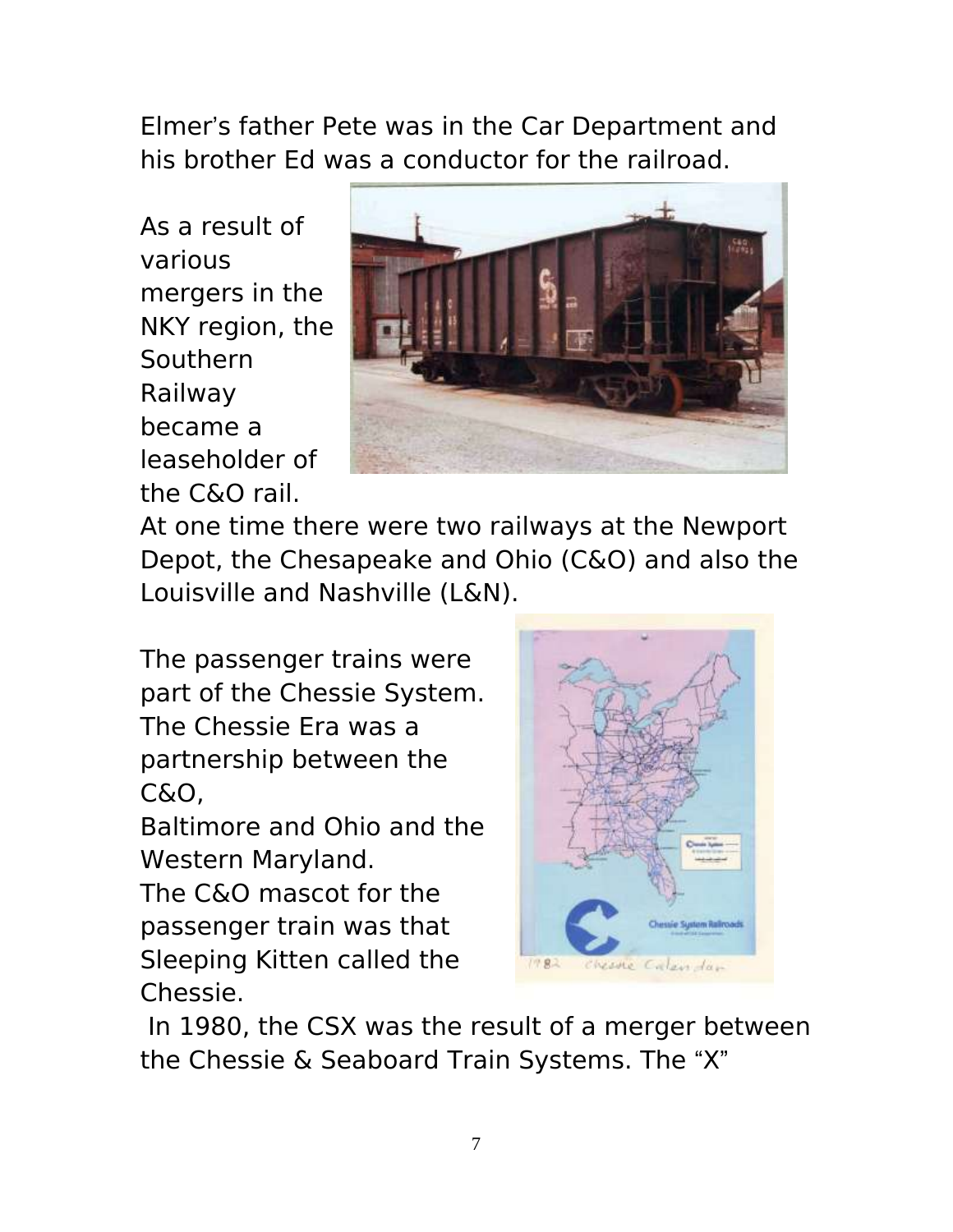indicated multiplied service or "and much more", as their marketing strategy.



The Steven's Yard closed in 1981 and then a hump yard opened in Queensgate in Cincinnati. From the beginning of the railroad service until the 1950's train

stations were the heart and soul of the town. Employees got free miles on passenger trains. Elmer often traveled on the passenger trains. Elmer retired when Steven's Yard at Silver Grove closed in 1981.



Elmer tells a story about when the hump office caught fire. There was a train coming east on the track and the fire department had fire hoses over the track trying to put out the fire. Because there was no way to alert the train, Elmer took off running down the

rail track ahead of the hoses to signal the train to stop. He used is coat to flag the engineer and the train did indeed stop.